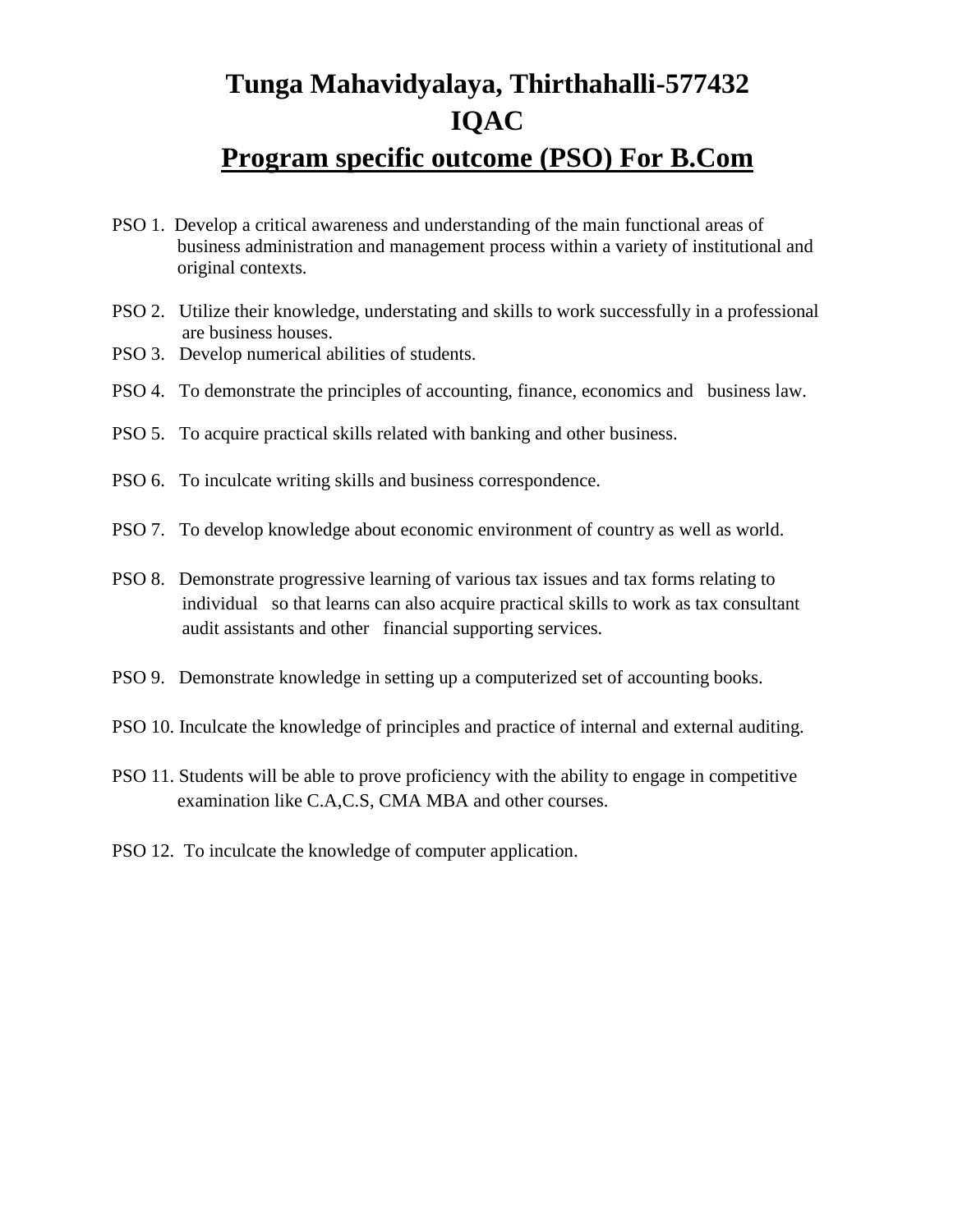# **Program specific outcome (PSO) For English Language for BA, BSc, BCom**

- PSO 1. Expected to read and understand English.
- PSO 2. Communicate effectively and fluently in English.
- PSO 3. Draft letters and reports clearly.
- PSO 4. Write grammatically perfect English.
- PSO 5. Translate any write-up from their Mother tongue to English Language.

## **PÀ£ÀßqÀ «¨sÁUÀ Program specific outcome (PSO)**

- PSO 1. ಕಲಿಕೆಯಲ್ಲಿ ಜ್ಞಾನಾದಾರಿತ ಜೀವನ ಮೌಲ್ಯಗಳ ಬಳಕೆಯಲ್ಲಿ ಅರಿವು ಮಾಡಿಸುವುದು(ಮೂಡಿಸುವುದು).
- PSO 2. ವರ್ತಮಾನದ ಸವಾಲುಗಳಿಗೆ ಮುಖಾಮುಖಿಯಾಗಿ ವ್ಯಕ್ತಿತ್ವವನ್ನು ಸೃಷ್ಠಿಸುವುದು.
- PSO 3. ಭಾ*ವನೆಗಳ ಅಭಿವ್ಯಕ್ತಿಗೆ ಸಮರ್ಥವಾದ ಭಾಷೆ ಯನ್ನು ಬೆಳೆಸುವ ಕೌಶಲ್ಯವನ್ನು ರೂಢಿ*ಸುವುದು.
- PSO 4. ಸಾಹಿತ್ಯ ಪ್ರಕಾರಗಳ ಅಧ್ಯಯನದ ಮೂಲಕ ವಿವಿಧ ಬಗೆಯ ಅಭಿವ್ಯಕ್ತಿ ಕೌಶಲಗಳನ್ನು ಸಾಧಿಸುವಂತೆ ಮಾಡುವುದು.
- PSO 5. ಪರಂಪರೆಯ ಜ್ಞಾನ ಮತ್ತು ವಿಜ್ಞಾನಗಳ ಬಗೆಗಿನ ಅನುಸಂಧಾನದ ಮೂಲಕ ಹೊಸ ಮಾದರಿಗಳ ಸೃಷ್ಟಿ

#### विषयपरिणामः **Program specific outcome (PSO) For Sanskrit**

- १. संस्कृतग्रन्थाध्ययनेन प्रचीनभारतीयानां धर्म, संस्कृति, साहित्येतिहासस्य ज्ञानप्राप्तिः ।
- २. संस्कृतसाहित्यस्य अद्ययनेन, विश्लेषणेन संशोधनानां विमर्षात्मक निर्णय सामर्थ्यप्राप्तिः ।
- ३. संस्कृतग्रन्थाध्ययनेन भारतीयधर्म, संस्कृति, साहित्य विषयसम्बन्धि सैद्धान्तिकदृस्ट्या अन्वयीकरण सामर्थ्यप्राप्तिः ।
- ४. संस्कृतसाहित्यस्य वैज्ञानिकथा, आवश्यकथा ज्ञान सम्पादनम् ।
- ५. संस्कृतव्याकरणस्य , कोषाणां अध्ययनेन भाषाकौशल्य,अर्थावग्रहण शक्तेः वर्धनम् ।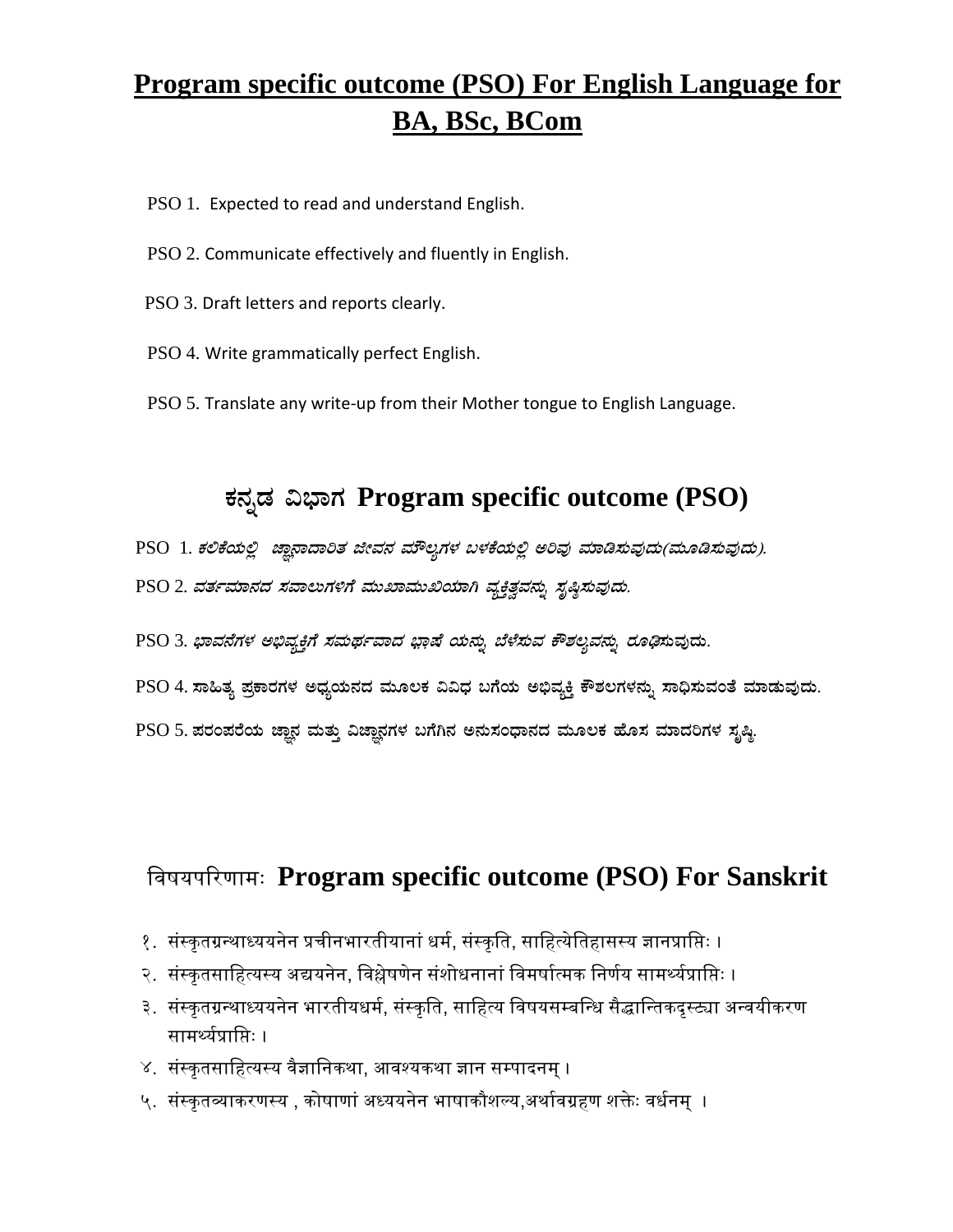### **Program specific outcome (PSO) For BSc Physics**

- **PSO 1**: Understand the basic concepts of Classical Mechanics, Thermodynamics, Optics, Electricity and Magnetism
- PSO 2: Analyze the relationship between the fundamental laws of Physics and the Natural Phenomenon.
- PSO 3: Perform the procedures as per laboratory standards in the area of Classical Mechanics Thermodynamics, Electricity and Magnetism, Optics, etc.
- PSO 4: Understand the applications of physics in various fields such as Agricultures, Medicine, Cosmetic world, Theater, and Wild life studies, etc.

# **Program specific outcome (PSO) For BSc Mathematics**

- **PSO 1**: Understand the basic concepts of algebra. (Groups, rings, fields), differentiation (both ordinary and partial differentiation), integration (various methods), complex analysis and real analysis.
- **PSO 2**: Analyze of complex, vector and real fields.

.

- **PSO 3**: Perform the practicals on the topics of algebra and calculus as per standard programs of Scilab and Maxima
- **PSO 4**: Understand the applications of various branches of mathematics in the fields of Engineering, Physics, Biology, Agriculture etc.

#### **Program specific outcome (PSO) For BSc Chemistry**

**PS01:** Understand the nature of bonding in organic and inorganic compounds.

**PS02:** Perform procedures as per laboratory standards in the area of organic, inorganic and physical chemistry

**PS03:** Understand the applications of chemistry in everyday life, in industries, agriculture, in pharmaceuticals, defense etc.

**PS04:** understand the importance of analytical chemistry in industries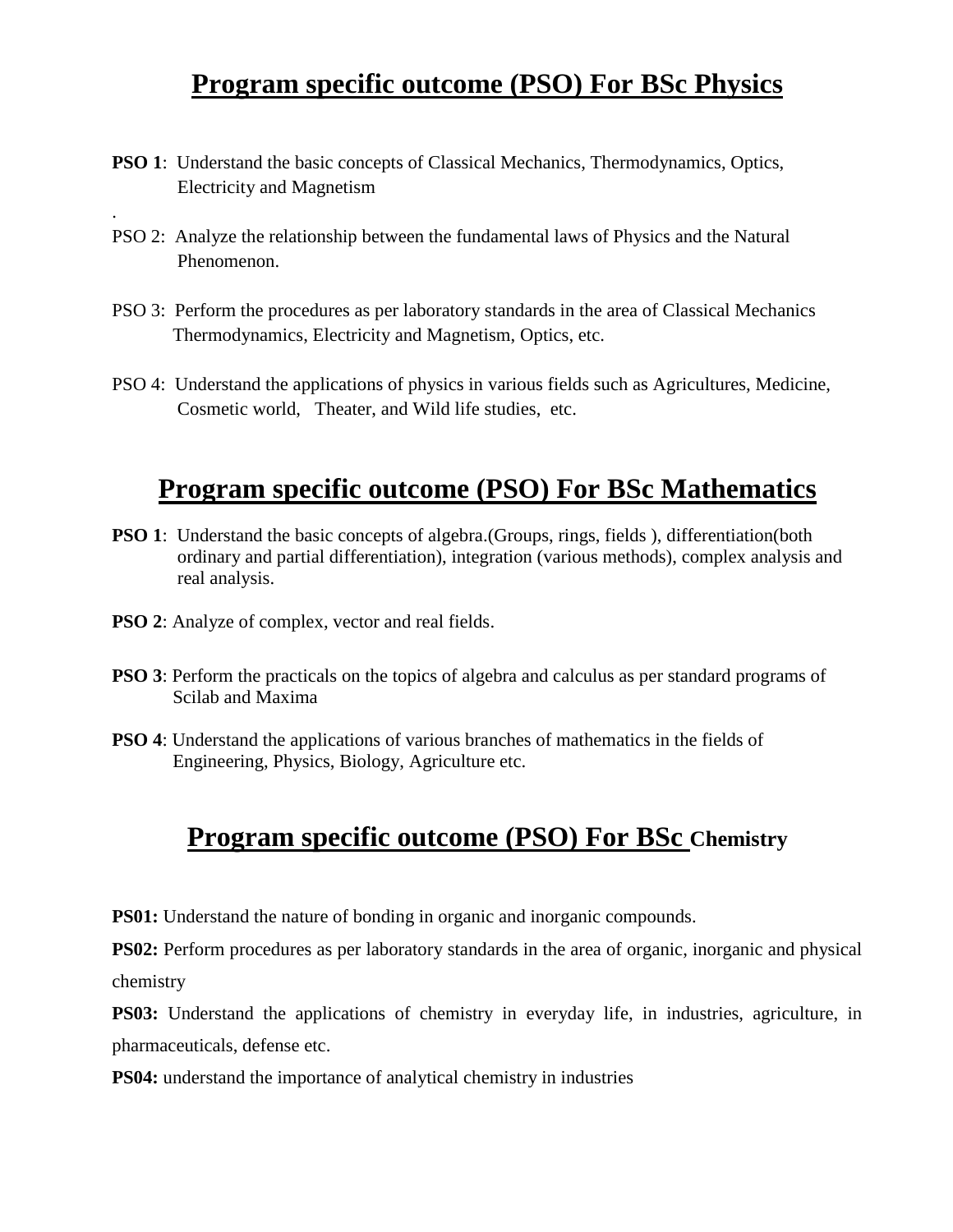## **Program specific outcome (PSO) For Economics**

**PS01:** Understand the knowledge of market and different marketing handling situations.

**PS02:** It helps to know the concepts of consumers' behavior, supply and demand concepts.

**PS03:** It analyses the relationships among national and international economic activities.

**PS04:** Understand to know about overall Indian economic development.

**PS05:** Analyze managerial economic policies in and around the country,

#### **Program specific outcome (PSO) For Political Science**

- **PSO 1:** Understand the basic idea behind Indian constitution, public administrate, International relations, Media government, and Indian Political system.
- **PSO 2:** Analyses the relationship between the political theories, administration Theories, and organizational principles with the administration system in existence.
- **PSO 3:** Execute administration responsibilities as per the theoretical standards.
- **PSO 4:** Understand the importance and applications of political science in the field of legislation process and politics of administration.

# **Program specific outcome (PSO) For Sociology**

- **PSO 1:** Understand the nature and basic concept of sociology.
- **PSO 2:** Analyze the relationship between society and Man.
- **PSO 3:** Analyze the relationship between communities and Social Institution.
- **PSO 4:** Understand the Social behavior of human beings.

# **Program specific outcome (PSO) For History**

- **PSO 1:** Understanding the Historical background and its importance of India.
- **PSO 2:** Insight of world cultural and Heritage.
- **PSO 3:** Debate on Historical events.
- **PSO 4:** Promoting Nationalism and Patriotism.
- **PSO 5:** Awareness of moral and ethics of Historical Personalities.